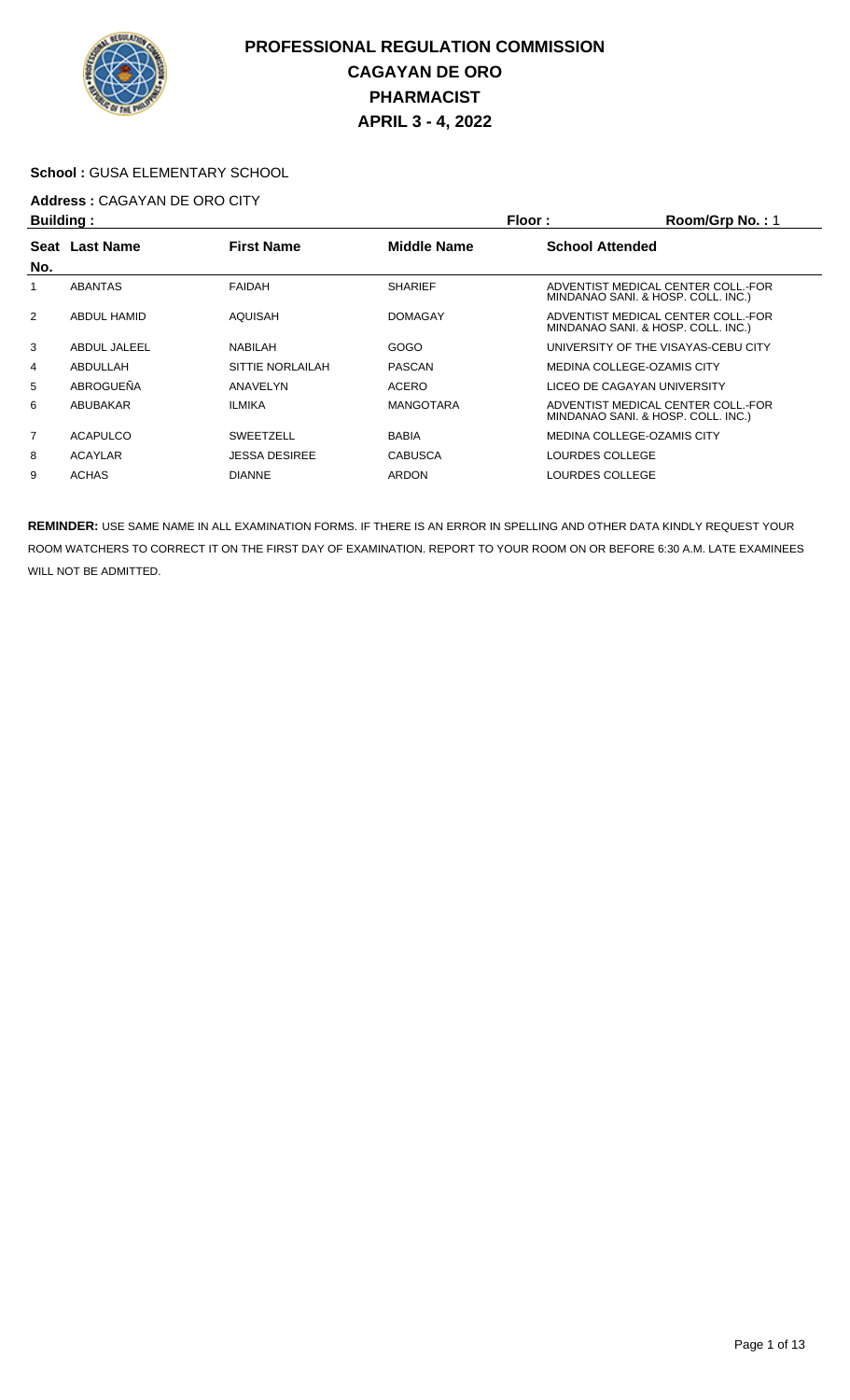

#### **School :** GUSA ELEMENTARY SCHOOL

# **Address :** CAGAYAN DE ORO CITY

| <b>Building:</b> |                |                        |                    | Room/Grp No.: 2<br>Floor: |                                                                          |  |
|------------------|----------------|------------------------|--------------------|---------------------------|--------------------------------------------------------------------------|--|
|                  | Seat Last Name | <b>First Name</b>      | <b>Middle Name</b> | <b>School Attended</b>    |                                                                          |  |
| No.              |                |                        |                    |                           |                                                                          |  |
| 1                | <b>ACOON</b>   | SITTIE AISAH           | <b>GOTE</b>        |                           | ADVENTIST MEDICAL CENTER COLL. FOR<br>MINDANAO SANI. & HOSP. COLL. INC.) |  |
| 2                | AGOL           | <b>KRISTINE MARLAN</b> | ORTALEZA           |                           | ADVENTIST MEDICAL CENTER COLL.-FOR<br>MINDANAO SANI. & HOSP. COLL. INC.) |  |
| 3                | <b>AMONHAY</b> | JOAN MAE               | <b>AURITA</b>      |                           | LICEO DE CAGAYAN UNIVERSITY                                              |  |
| 4                | ANARIG         | <b>SONAYA</b>          | <b>AMEGOS</b>      |                           | ADVENTIST MEDICAL CENTER COLL.-FOR<br>MINDANAO SANI. & HOSP. COLL. INC.) |  |
| 5                | <b>ANDING</b>  | ARIANE JEAN            | TACULAYAN          |                           | UNIVERSITY OF SOUTHERN PHILIPPINES                                       |  |
| 6                | <b>ANDRES</b>  | <b>ERNA MAE</b>        | <b>DUETES</b>      |                           | LICEO DE CAGAYAN UNIVERSITY                                              |  |
| 7                | ARABEJO        | <b>MARY JANE</b>       | <b>RODRIGUEZ</b>   | LOURDES COLLEGE           |                                                                          |  |
| 8                | ARAGASI        | <b>JEHANNE</b>         | B                  |                           | ADVENTIST MEDICAL CENTER COLL. FOR<br>MINDANAO SANI. & HOSP. COLL. INC.) |  |
| 9                | <b>ARBOIS</b>  | <b>SHARMAINE</b>       | <b>ESTRADA</b>     |                           | UNIVERSITY OF SOUTHERN PHILIPPINES                                       |  |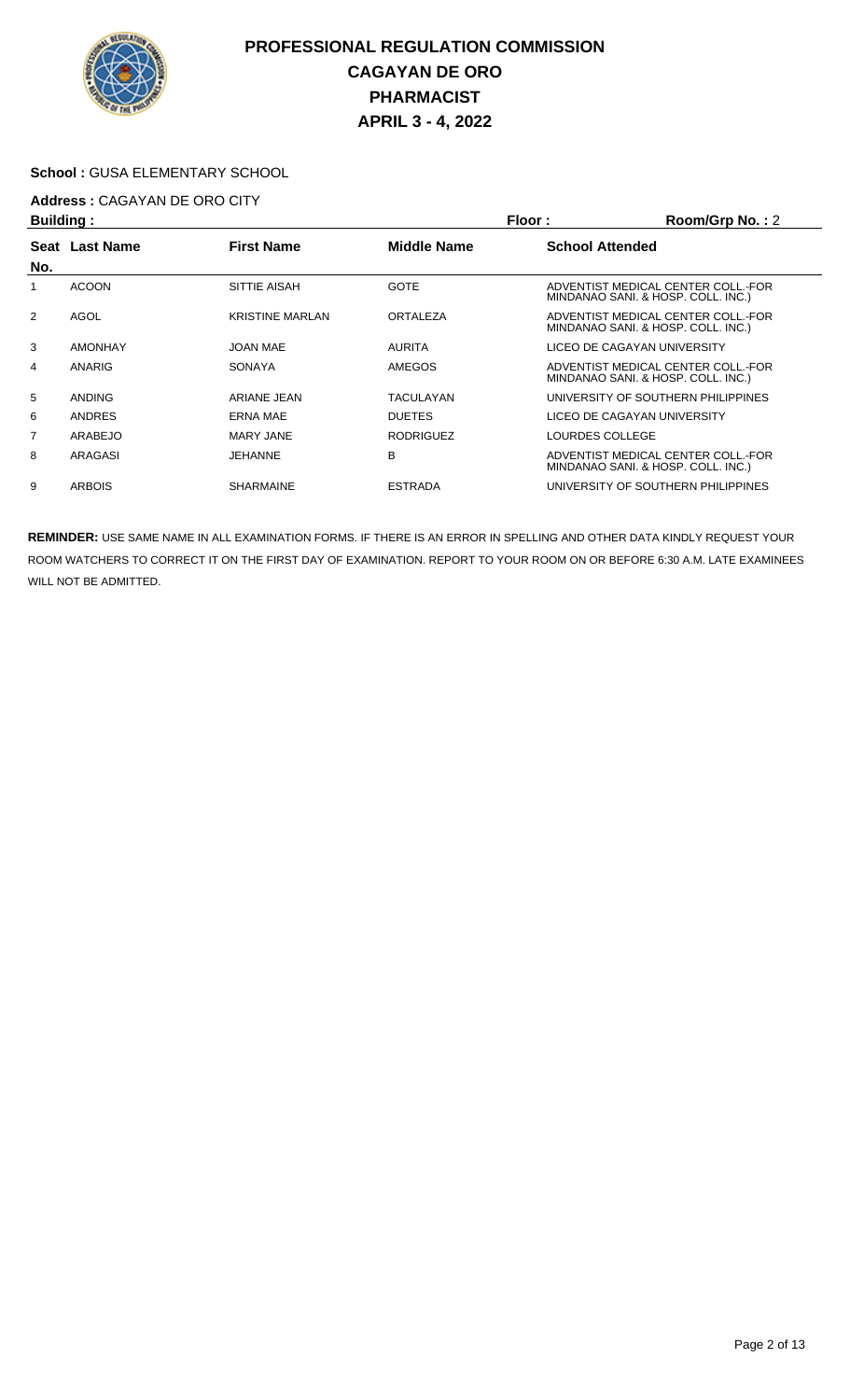

#### **School :** GUSA ELEMENTARY SCHOOL

# **Address :** CAGAYAN DE ORO CITY

| Building:      |                   |                   |                    | Floor:<br>Room/Grp No.: $3$                                              |  |
|----------------|-------------------|-------------------|--------------------|--------------------------------------------------------------------------|--|
| Seat           | <b>Last Name</b>  | <b>First Name</b> | <b>Middle Name</b> | <b>School Attended</b>                                                   |  |
| No.            |                   |                   |                    |                                                                          |  |
|                | <b>ATIL</b>       | <b>BLESSY MAE</b> | <b>BOFILL</b>      | ADVENTIST MEDICAL CENTER COLL.-FOR<br>MINDANAO SANI. & HOSP. COLL. INC.) |  |
| $\overline{2}$ | <b>AURITA</b>     | JENEVA MAE        | <b>BIWANG</b>      | UNIVERSITY OF BOHOL                                                      |  |
| 3              | <b>BABARAN</b>    | <b>MERRY</b>      | <b>GARCIA</b>      | LOURDES COLLEGE                                                          |  |
| 4              | <b>BAGARES</b>    | <b>SHERIMA</b>    | <b>SUDARIA</b>     | UNIVERSITY OF SOUTHERN PHILIPPINES                                       |  |
| 5              | <b>BALCOS</b>     | <b>DANNA</b>      | <b>GUIRNELA</b>    | LOURDES COLLEGE                                                          |  |
| 6              | <b>BALINGKIT</b>  | ZARAH JOY         | <b>OLIGUER</b>     | LICEO DE CAGAYAN UNIVERSITY                                              |  |
| $\overline{7}$ | <b>BALORO</b>     | JANINE            | <b>PLACEROS</b>    | UNIVERSITY OF SOUTHERN PHILIPPINES                                       |  |
| 8              | <b>BALUCAN</b>    | <b>MELROSE</b>    | <b>SUNOGAN</b>     | ADVENTIST MEDICAL CENTER COLL.-FOR<br>MINDANAO SANI. & HOSP. COLL. INC.) |  |
| 9              | <b>BASTILLADA</b> | <b>CLAIRE</b>     | RAMERI             | ADVENTIST MEDICAL CENTER COLL.-FOR<br>MINDANAO SANI. & HOSP. COLL. INC.) |  |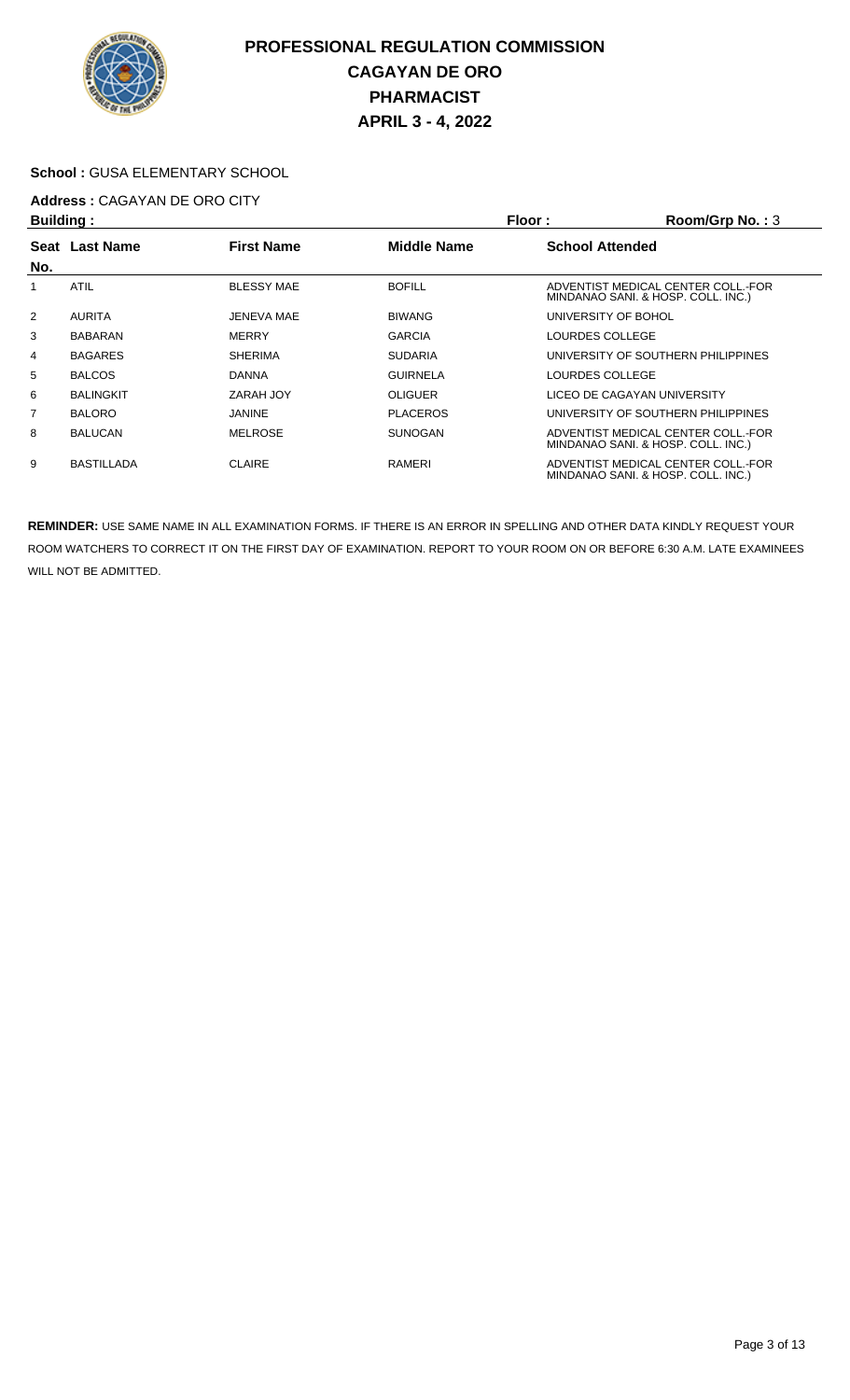

#### **School :** GUSA ELEMENTARY SCHOOL

# **Address : CAGAYAN DE ORO CITY**<br>**Ruilding** :

| <b>Building:</b> |                   |                     |                    | Room/Grp No.: 4<br>Floor: |                                                                          |  |
|------------------|-------------------|---------------------|--------------------|---------------------------|--------------------------------------------------------------------------|--|
|                  | Seat Last Name    | <b>First Name</b>   | <b>Middle Name</b> | <b>School Attended</b>    |                                                                          |  |
| No.              |                   |                     |                    |                           |                                                                          |  |
|                  | <b>BOLIO</b>      | <b>RAVINA</b>       | CABALLERO          |                           | UNIVERSITY OF SOUTHERN PHILIPPINES                                       |  |
| 2                | <b>BRAGA</b>      | SHAHHANI            | YABO               |                           | SAN PEDRO COLLEGE-DAVAO CITY                                             |  |
| 3                | <b>BULOS</b>      | <b>RIC DANIEL</b>   | ANIGA              |                           | ADVENTIST MEDICAL CENTER COLL.-FOR<br>MINDANAO SANI. & HOSP. COLL. INC.) |  |
| $\overline{4}$   | <b>CABAÑAS</b>    | <b>MARJORIE</b>     | <b>SUMOBAY</b>     |                           | UNIVERSITY OF SOUTHERN PHILIPPINES                                       |  |
| 5                | <b>CABATINGAN</b> | <b>JOSEPHINE</b>    | <b>LABIS</b>       |                           | UNIVERSITY OF THE VISAYAS-MANDAUE CITY                                   |  |
| 6                | <b>CALISTA</b>    | <b>CRISTINE</b>     | LAURIO             |                           | ADVENTIST MEDICAL CENTER COLL.-FOR<br>MINDANAO SANI. & HOSP. COLL. INC.) |  |
| 7                | CAMANZE           | KANE JOYLORD        | <b>TUPAZ</b>       | UNIVERSITY OF BOHOL       |                                                                          |  |
| 8                | <b>CAMBAYA</b>    | <b>IRISH PEARL</b>  | <b>SON</b>         |                           | ADVENTIST MEDICAL CENTER COLL.-FOR<br>MINDANAO SANI. & HOSP. COLL. INC.) |  |
| 9                | CARDOZA           | <b>WAYNE BRYLLE</b> | <b>TUÑACAO</b>     |                           | ADVENTIST MEDICAL CENTER COLL.-FOR<br>MINDANAO SANI. & HOSP. COLL. INC.) |  |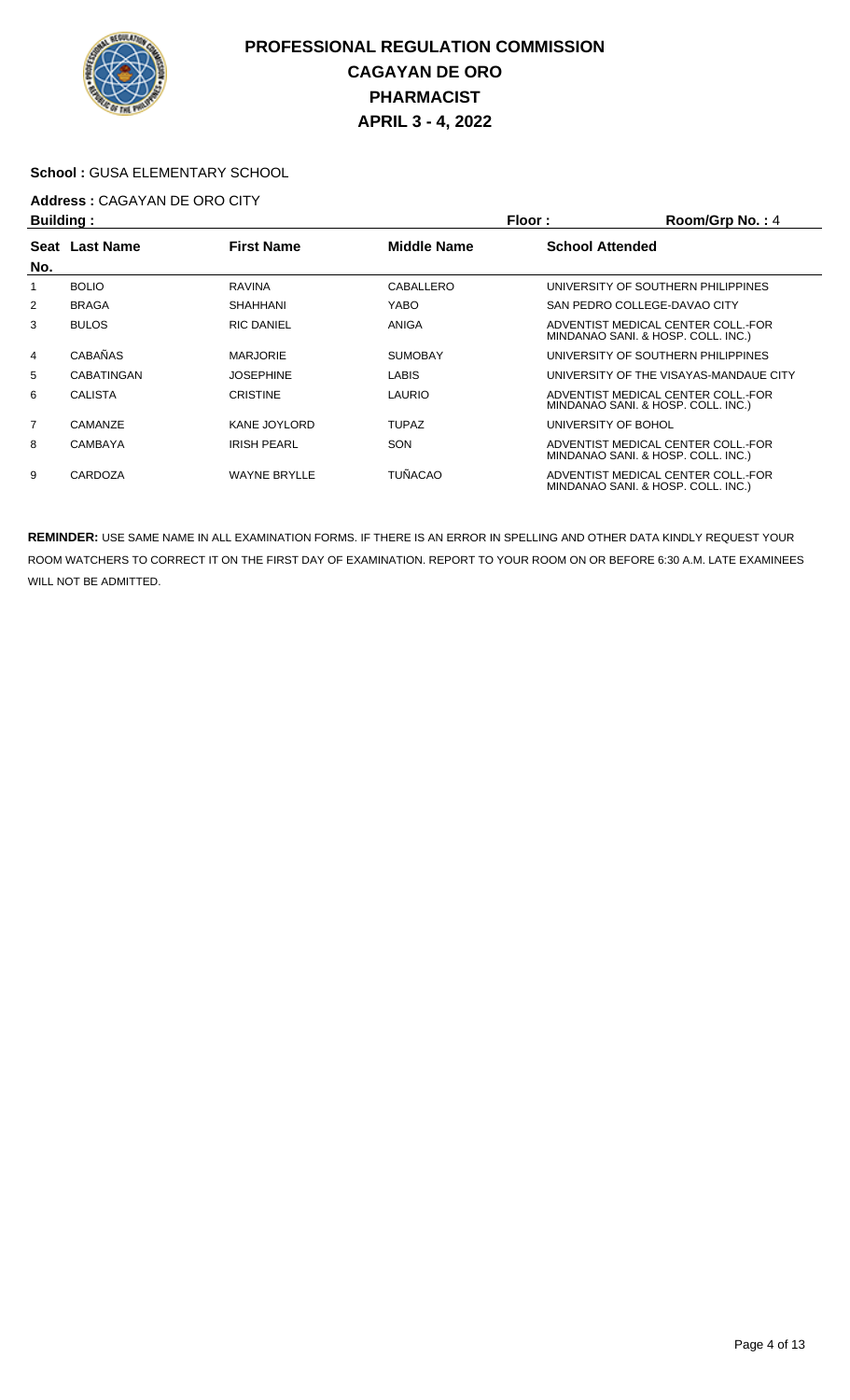

#### **School :** GUSA ELEMENTARY SCHOOL

#### **Address :** CAGAYAN DE ORO CITY **Building : Floor : Room/Grp No. :** 5

| <b>Dununiy</b> . |                 |                      |                    | FIUUL.                      | <b>DUUIIIUI U IVU.</b>                                                   |
|------------------|-----------------|----------------------|--------------------|-----------------------------|--------------------------------------------------------------------------|
|                  | Seat Last Name  | <b>First Name</b>    | <b>Middle Name</b> | <b>School Attended</b>      |                                                                          |
| No.              |                 |                      |                    |                             |                                                                          |
|                  | CATEDRAL        | <b>BEA</b>           | <b>DELOS REYES</b> |                             | ST. ALEXIUS COLLEGE (for.DOCTORS CHSF, INC)                              |
| $\overline{2}$   | <b>CHING</b>    | <b>GRACIELA</b>      | DE LA CRUZ         | LICEO DE CAGAYAN UNIVERSITY |                                                                          |
| 3                | <b>DAMASING</b> | MIKEE LOU            | <b>FLORES</b>      | LOURDES COLLEGE             |                                                                          |
| 4                | <b>DENSING</b>  | THERESE DIANNE       | <b>DARIA</b>       |                             | UNIVERSITY OF SOUTHERN PHILIPPINES                                       |
| 5                | <b>DERON</b>    | <b>NORHAYFA</b>      | <b>BALINDONG</b>   |                             | UNIVERSITY OF SOUTHERN PHILIPPINES                                       |
| 6                | DUHAY LUNGSOD   | <b>HONEY LEE</b>     | <b>SUMARAGO</b>    | LICEO DE CAGAYAN UNIVERSITY |                                                                          |
| 7                | <b>DUROTAN</b>  | <b>JOSHUANA MARY</b> | <b>GARCIA</b>      |                             | UNIVERSITY OF SOUTHERN PHILIPPINES                                       |
| 8                | <b>EMPHASIS</b> | <b>MARJORIE</b>      | <b>VAPOR</b>       | MEDINA COLLEGE-OZAMIS CITY  |                                                                          |
| 9                | <b>ENCABO</b>   | RACHEL ANNE          | <b>BUBULI</b>      |                             | ADVENTIST MEDICAL CENTER COLL.-FOR<br>MINDANAO SANI. & HOSP. COLL. INC.) |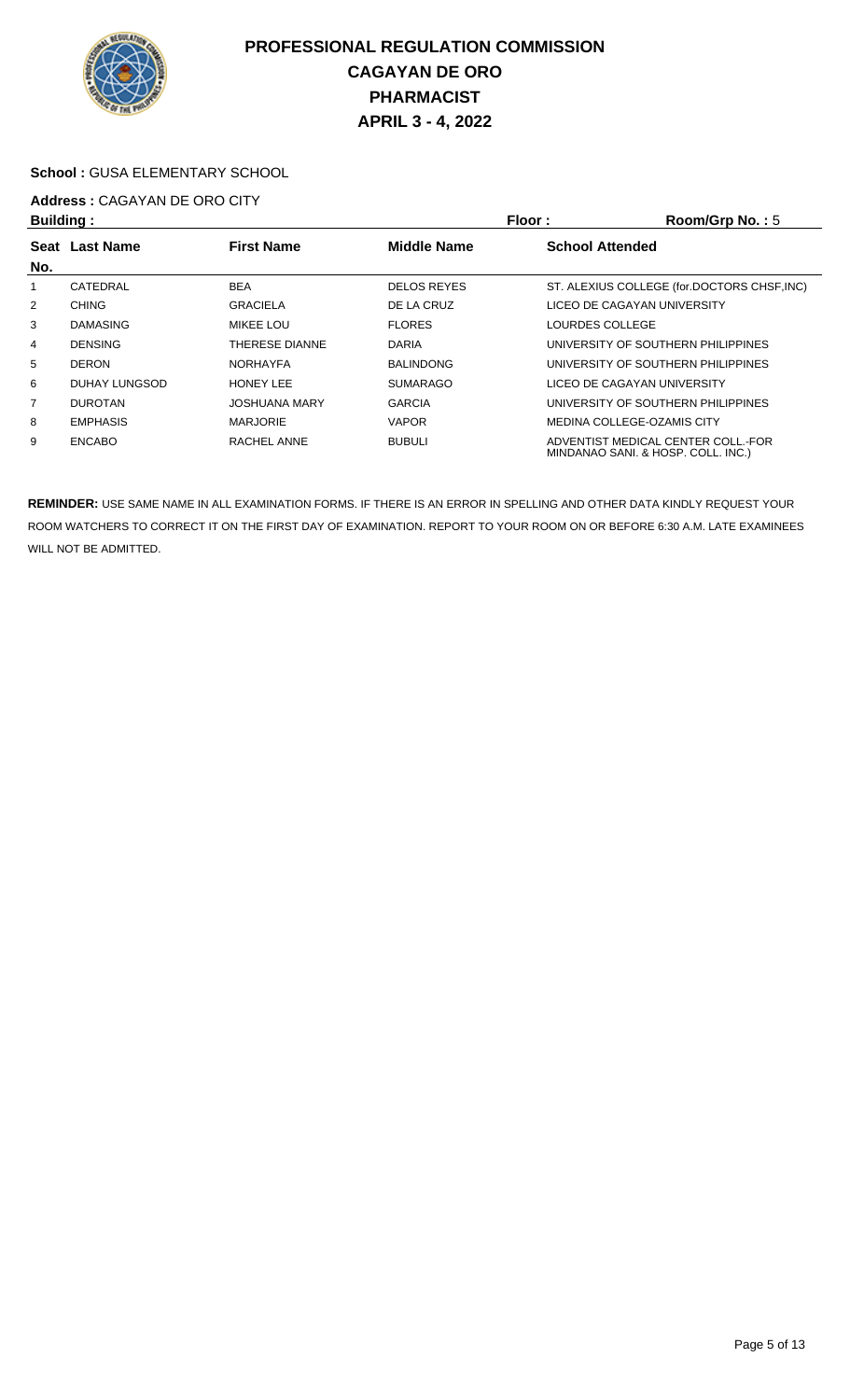

#### **School :** GUSA ELEMENTARY SCHOOL

#### **Address :** CAGAYAN DE ORO CITY **Building : Floor : Room/Grp No. :** 6

| <b>Dununiy</b> .                              |                  |                             | FIUVI.<br><b>NUUIII/UI D NU.</b> . 0 |                                    |  |  |
|-----------------------------------------------|------------------|-----------------------------|--------------------------------------|------------------------------------|--|--|
| <b>First Name</b><br><b>Last Name</b><br>Seat |                  | <b>Middle Name</b>          | <b>School Attended</b>               |                                    |  |  |
| No.                                           |                  |                             |                                      |                                    |  |  |
|                                               | <b>ESPENIDO</b>  | <b>EMALY</b>                | <b>JOVANE</b>                        | LICEO DE CAGAYAN UNIVERSITY        |  |  |
| $\overline{2}$                                | <b>FAJARDO</b>   | <b>ALYSSA</b>               | ARAÑO                                | UNIVERSITY OF SOUTHERN PHILIPPINES |  |  |
| 3                                             | <b>FELISILDA</b> | QUENNELLE MONIQUE           | <b>PANIS</b>                         | LOURDES COLLEGE                    |  |  |
| 4                                             | <b>FONTANOS</b>  | SAMANTHA CLAIRE             | <b>UDANG</b>                         | LOURDES COLLEGE                    |  |  |
| 5                                             | <b>GALABO</b>    | <b>JUSTHEL ROSS</b>         | <b>URBODA</b>                        | UNIVERSITY OF BOHOL                |  |  |
| 6                                             | <b>GASPAN</b>    | KHALI CHANTELLE             | <b>ORACION</b>                       | SOUTHWESTERN UNIVERSITY            |  |  |
| 7                                             | <b>GELLADUGA</b> | <b>NATHALIE</b>             | <b>SABEJON</b>                       | LOURDES COLLEGE                    |  |  |
| 8                                             | GO               | <b>EARL JAMES ALEXANDER</b> | <b>LAMPAGO</b>                       | LICEO DE CAGAYAN UNIVERSITY        |  |  |
| 9                                             | <b>GORRES</b>    | <b>JENNY DALE</b>           | <b>IPANAG</b>                        | LOURDES COLLEGE                    |  |  |
|                                               |                  |                             |                                      |                                    |  |  |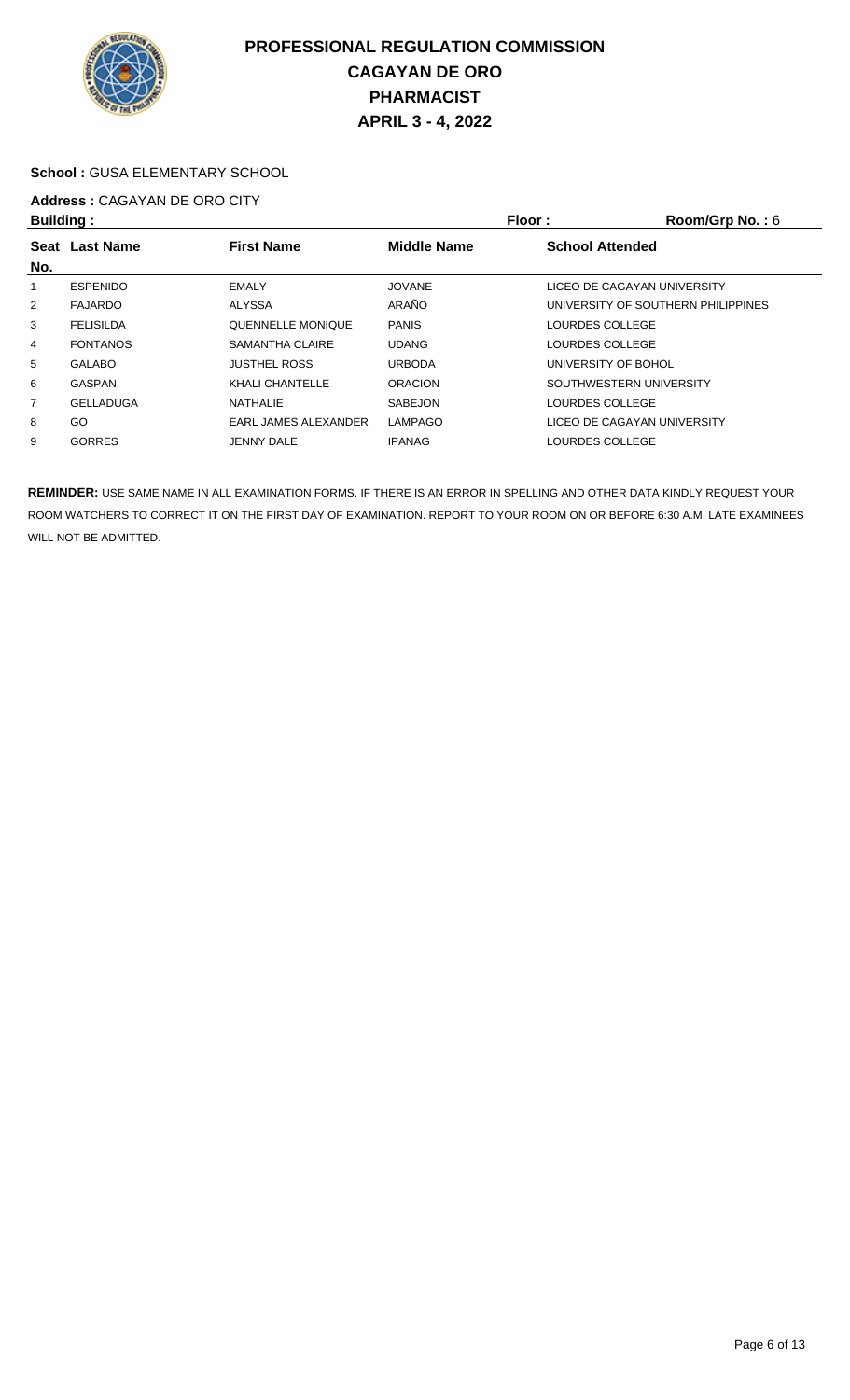

#### **School :** GUSA ELEMENTARY SCHOOL

# **Address :** CAGAYAN DE ORO CITY

| Building: |                  |                        | Floor:<br>Room/Grp No.: 7 |                            |                                                                          |
|-----------|------------------|------------------------|---------------------------|----------------------------|--------------------------------------------------------------------------|
| Seat      | <b>Last Name</b> | <b>First Name</b>      | Middle Name               | <b>School Attended</b>     |                                                                          |
| No.       |                  |                        |                           |                            |                                                                          |
|           | <b>GUPANA</b>    | <b>CHARMAINE</b>       | <b>GALIA</b>              | LOURDES COLLEGE            |                                                                          |
| 2         | <b>HYASSIN</b>   | <b>NORONIHAR</b>       | LAWA                      |                            | ADVENTIST MEDICAL CENTER COLL.-FOR<br>MINDANAO SANI. & HOSP. COLL. INC.) |
| 3         | <b>HADJI ALI</b> | <b>OMEKALSUM</b>       | <b>DIANALAN</b>           |                            | ADVENTIST MEDICAL CENTER COLL.-FOR<br>MINDANAO SANI. & HOSP. COLL. INC.) |
| 4         | <b>HENSIS</b>    | <b>MIRALISA</b>        | <b>REPOLLES</b>           | MEDINA COLLEGE-OZAMIS CITY |                                                                          |
| 5         | <b>IBRA</b>      | <b>SAHANA</b>          | <b>SULTAN</b>             |                            | LICEO DE CAGAYAN UNIVERSITY                                              |
| 6         | <b>INDINO</b>    | <b>KE ZANDRA</b>       | GO                        |                            | TAGUM DOCTORS COLLEGE. INC.                                              |
| 7         | <b>ISIK</b>      | <b>NEPHOVILLE KATE</b> | <b>ALCANTARA</b>          |                            | LICEO DE CAGAYAN UNIVERSITY                                              |
| 8         | LACAPAG          | LIERENE FAITH          | <b>EBARAT</b>             |                            | ADVENTIST MEDICAL CENTER COLL. FOR<br>MINDANAO SANI. & HOSP. COLL. INC.) |
| 9         | LAMUTAY          | RUSSEL MARIANNE        | CADIZ                     |                            | LICEO DE CAGAYAN UNIVERSITY                                              |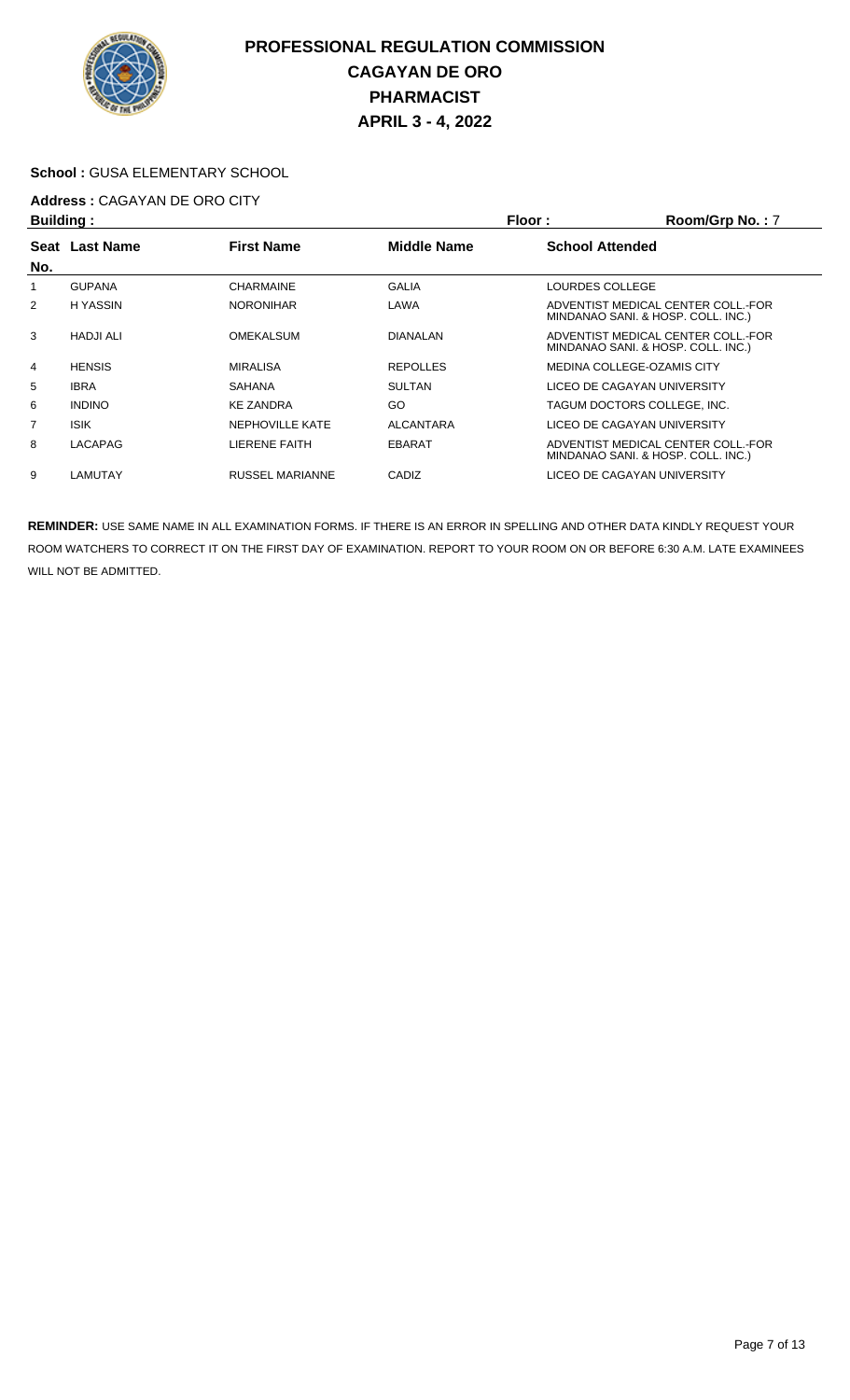

#### **School :** GUSA ELEMENTARY SCHOOL

# **Address :** CAGAYAN DE ORO CITY

| <b>Building:</b> |                                                           |                       | Floor:<br>Room/Grp No.: 8 |  |                                                                          |
|------------------|-----------------------------------------------------------|-----------------------|---------------------------|--|--------------------------------------------------------------------------|
|                  | <b>First Name</b><br><b>Middle Name</b><br>Seat Last Name |                       | <b>School Attended</b>    |  |                                                                          |
| No.              |                                                           |                       |                           |  |                                                                          |
|                  | LANTUD                                                    | <b>FAIDAH</b>         | <b>DIMACALING</b>         |  | UNIVERSITY OF SOUTHERN PHILIPPINES                                       |
| 2                | <b>LEQUIN</b>                                             | <b>JAVE KESILAINE</b> | <b>REQUERME</b>           |  | LICEO DE CAGAYAN UNIVERSITY                                              |
| 3                | <b>LICAWAT</b>                                            | <b>HANNAH</b>         | <b>SANOY</b>              |  | LICEO DE CAGAYAN UNIVERSITY                                              |
| 4                | <b>LINOG</b>                                              | <b>NAIFAH</b>         | <b>USMAN</b>              |  | ADVENTIST MEDICAL CENTER COLL.-FOR<br>MINDANAO SANI. & HOSP. COLL. INC.) |
| 5                | LOBO                                                      | <b>KRISTINE SHINE</b> | PABALAN                   |  | MEDINA COLLEGE-OZAMIS CITY                                               |
| 6                | <b>LOGRONIO</b>                                           | LADY MAE              | <b>ENSENCIO</b>           |  | LICEO DE CAGAYAN UNIVERSITY                                              |
| 7                | LOYOLA                                                    | JHONA KRISTINE        | <b>DIONSON</b>            |  | UNIVERSITY OF SOUTHERN PHILIPPINES                                       |
| 8                | <b>LUCERO</b>                                             | DANICA BIANCA         | <b>CORDOVA</b>            |  | LICEO DE CAGAYAN UNIVERSITY                                              |
| 9                | LUMACANG                                                  | TRESHIA ANN           | <b>REUYAN</b>             |  | ADVENTIST MEDICAL CENTER COLL.-FOR<br>MINDANAO SANI. & HOSP. COLL. INC.) |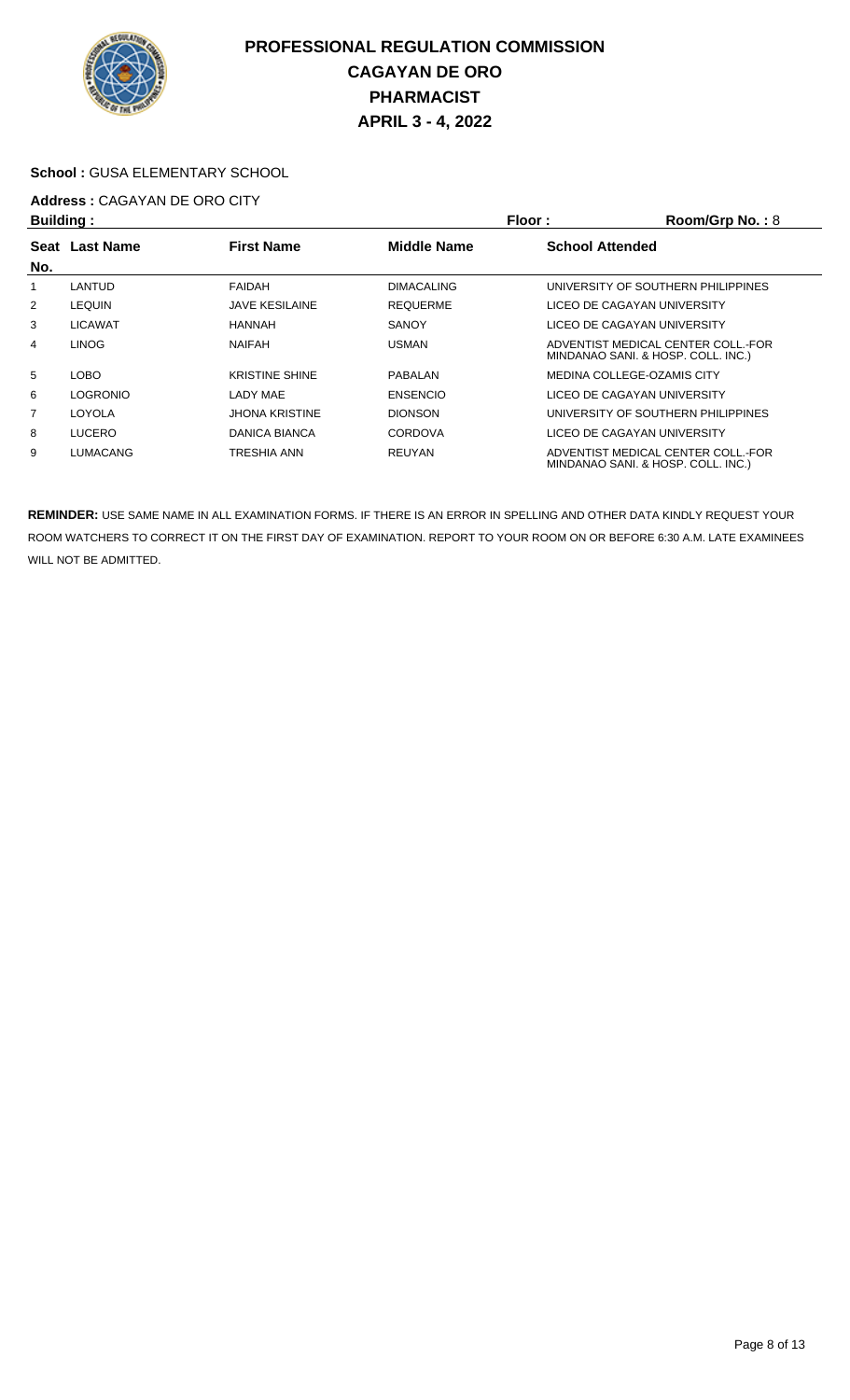

#### **School :** GUSA ELEMENTARY SCHOOL

# **Address :** CAGAYAN DE ORO CITY

| Building:   |                   |                      |                      | Floor:<br>Room/Grp No.: 9 |                                                                          |  |
|-------------|-------------------|----------------------|----------------------|---------------------------|--------------------------------------------------------------------------|--|
| <b>Seat</b> | <b>Last Name</b>  | <b>First Name</b>    | <b>Middle Name</b>   | <b>School Attended</b>    |                                                                          |  |
| No.         |                   |                      |                      |                           |                                                                          |  |
|             | <b>MACALISANG</b> | <b>GIZELLE MARIE</b> | LUZA                 |                           | ADVENTIST MEDICAL CENTER COLL.-FOR<br>MINDANAO SANI. & HOSP. COLL. INC.) |  |
| 2           | <b>MACAMIMIS</b>  | <b>NORHANAH</b>      | <b>BAGUL</b>         |                           | UNIVERSITY OF SOUTHERN PHILIPPINES                                       |  |
| 3           | <b>MANABILANG</b> | AMAL                 | SAKALURAN            |                           | ADVENTIST MEDICAL CENTER COLL.-FOR<br>MINDANAO SANI. & HOSP. COLL. INC.) |  |
| 4           | <b>MANLOSA</b>    | NELIZA JANE          | <b>DELOS CIENTOS</b> |                           | ADVENTIST MEDICAL CENTER COLL.-FOR<br>MINDANAO SANI. & HOSP. COLL. INC.) |  |
| 5           | <b>MANUTA</b>     | KYSHA IGNACIA        | AMBA                 |                           | LICEO DE CAGAYAN UNIVERSITY                                              |  |
| 6           | <b>MAPANDI</b>    | <b>JAMALODIN</b>     | <b>SARIP</b>         |                           | UNIVERSITY OF SOUTHERN PHILIPPINES                                       |  |
| 7           | MELLIZA           | ROSHE ALYHEN         | <b>MAGSAYO</b>       |                           | MEDINA COLLEGE-OZAMIS CITY                                               |  |
| 8           | <b>MERCADO</b>    | <b>KATRINA MARIE</b> | <b>PABELIC</b>       | LOURDES COLLEGE           |                                                                          |  |
| 9           | <b>MERCADO</b>    | <b>NOREEN CRIS</b>   | LAGANG               |                           | MEDINA COLLEGE-OZAMIS CITY                                               |  |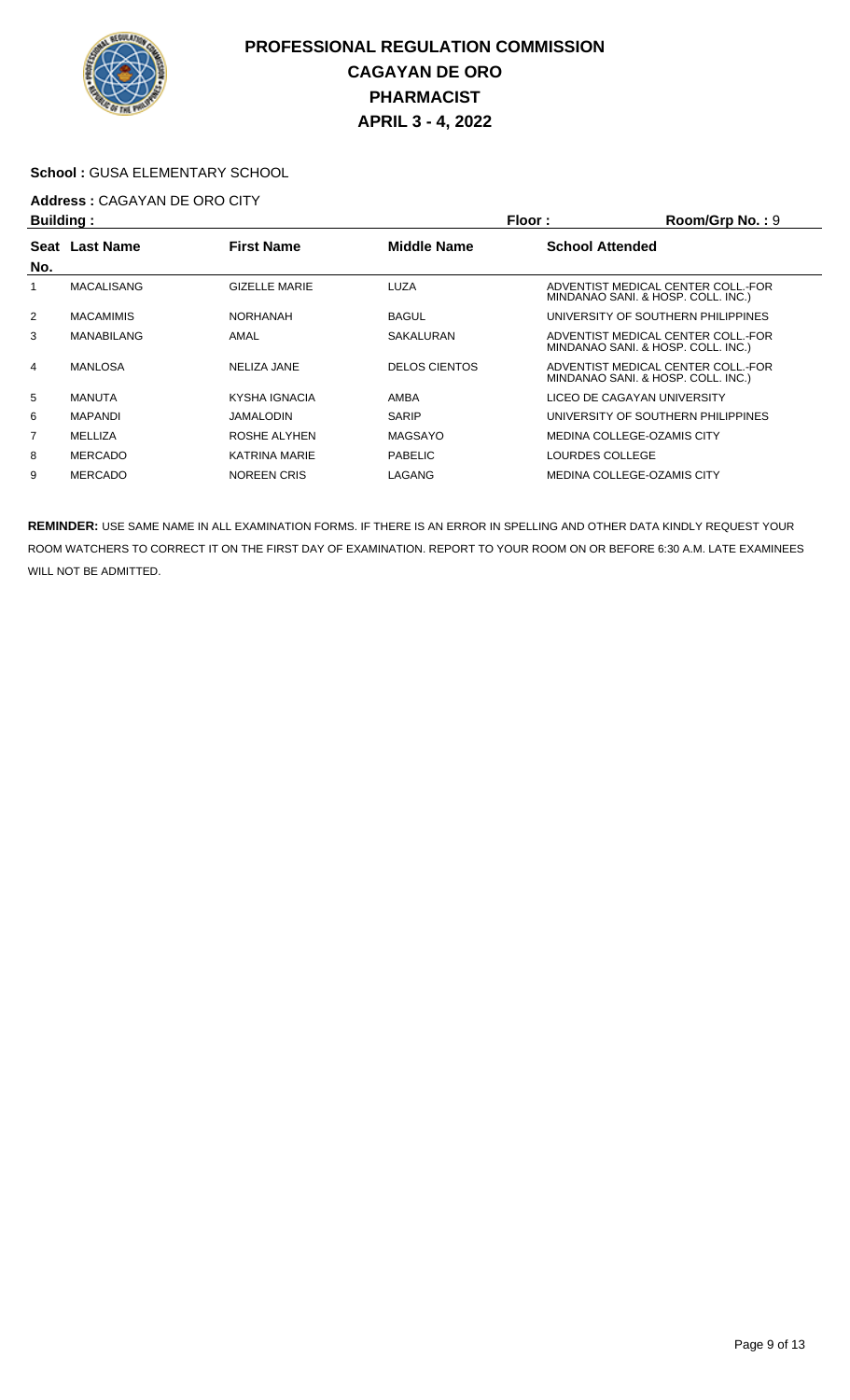

#### **School :** GUSA ELEMENTARY SCHOOL

# **Address :** CAGAYAN DE ORO CITY

| <b>Building:</b> |                   | Floor:                     | Room/Grp No.: 10   |                                                                          |
|------------------|-------------------|----------------------------|--------------------|--------------------------------------------------------------------------|
|                  | Seat Last Name    | <b>First Name</b>          | <b>Middle Name</b> | <b>School Attended</b>                                                   |
| No.              |                   |                            |                    |                                                                          |
|                  | <b>MINISTERIO</b> | <b>LEONA JANE</b>          | ARIAS              | LOURDES COLLEGE                                                          |
| 2                | <b>MULLIT</b>     | <b>STEPHANIE</b>           | <b>PUDE</b>        | SOUTHWESTERN UNIVERSITY                                                  |
| 3                | <b>MUTIA</b>      | SARAH                      | <b>BALINDONG</b>   | ADVENTIST MEDICAL CENTER COLL. FOR<br>MINDANAO SANI. & HOSP. COLL. INC.) |
| 4                | <b>MUTIA</b>      | SOHAILAH                   | <b>MALO</b>        | ADVENTIST MEDICAL CENTER COLL.-FOR<br>MINDANAO SANI. & HOSP. COLL. INC.) |
| 5                | <b>NARANJA</b>    | WINNEL LOIS                | GARAY              | MEDINA COLLEGE-OZAMIS CITY                                               |
| 6                | <b>NAVARRO</b>    | JEZZA                      | <b>VILLARINO</b>   | LOURDES COLLEGE                                                          |
| 7                | <b>OCATE</b>      | <b>RIZZEL</b>              | TALIAN             | UNIVERSITY OF SOUTHERN PHILIPPINES                                       |
| 8                | <b>PAJO</b>       | CHERR JANE                 | <b>SOLAMIN</b>     | LOURDES COLLEGE                                                          |
| 9                | <b>PALACIOS</b>   | <b>REGINE ANGELI MARIE</b> | VILLALBA           | MINDANAO MEDICAL FOUNDATION COLLEGE                                      |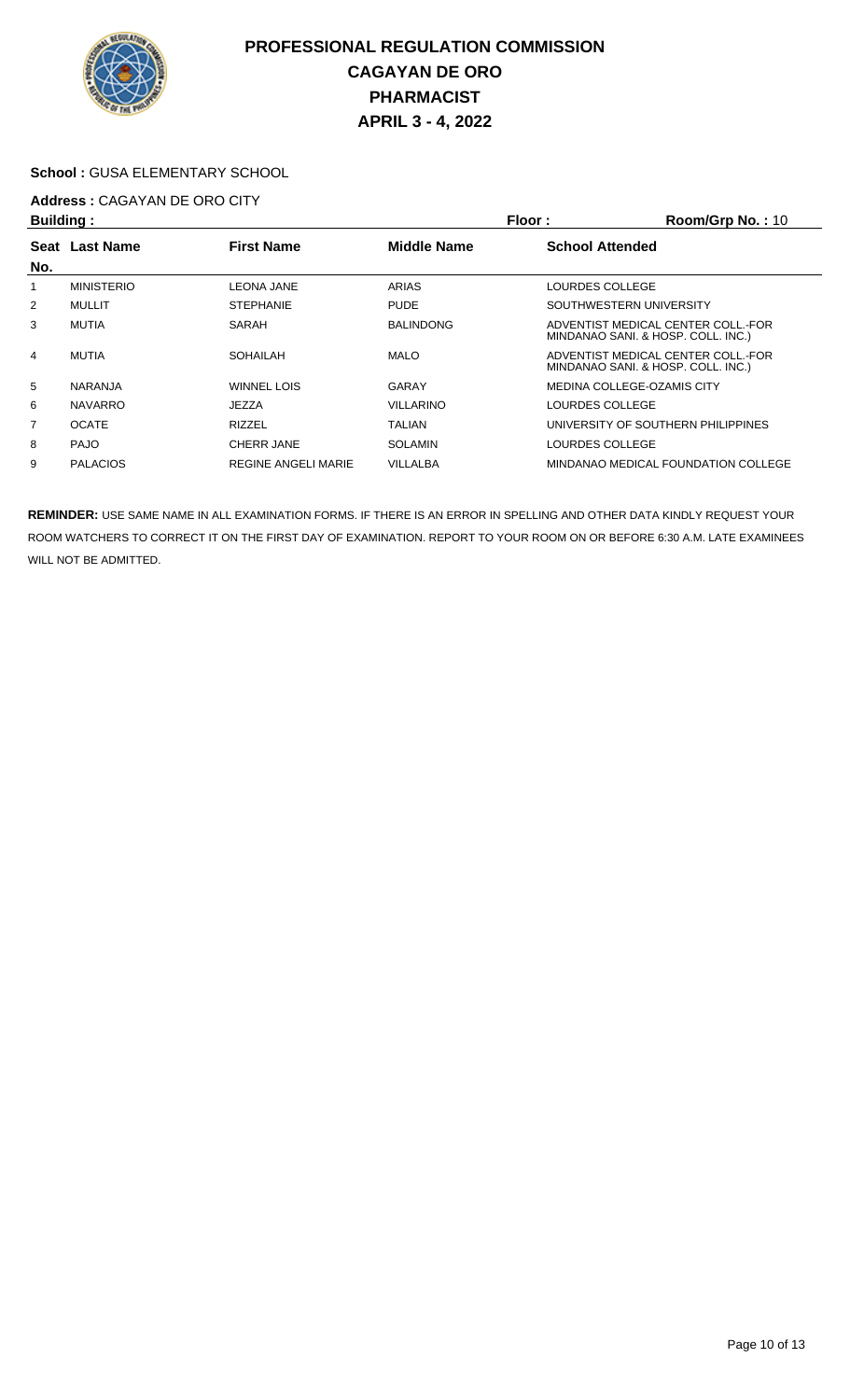

#### **School :** GUSA ELEMENTARY SCHOOL

# **Address :** CAGAYAN DE ORO CITY

| <b>Building:</b> |                 |                           | Floor:<br>Room/Grp No.: 11 |                        |                                                                          |
|------------------|-----------------|---------------------------|----------------------------|------------------------|--------------------------------------------------------------------------|
|                  | Seat Last Name  | <b>First Name</b>         | <b>Middle Name</b>         | <b>School Attended</b> |                                                                          |
| No.              |                 |                           |                            |                        |                                                                          |
|                  | <b>PALMA</b>    | JEZZELLE ANNE             | CASILLA                    |                        | LICEO DE CAGAYAN UNIVERSITY                                              |
| 2                | <b>PEKIT</b>    | MARIE REXES JANE          | <b>RADA</b>                |                        | UNIVERSITY OF SOUTHERN PHILIPPINES                                       |
| 3                | PUNZALAN        | JESSA MAE                 | ARANETA                    |                        | UNIVERSITY OF SOUTHERN PHILIPPINES                                       |
| 4                | RASULA          | <b>GUINEVERE HOPE III</b> | <b>BRONZAL</b>             |                        | MEDINA COLLEGE-OZAMIS CITY                                               |
| 5                | <b>REMIZ</b>    | <b>JOEDAISY</b>           | <b>ABITANG</b>             |                        | MEDINA COLLEGE-OZAMIS CITY                                               |
| 6                | <b>REMOLADO</b> | ELAINE FRANCES MARIE      | <b>MORGIA</b>              | <b>LOURDES COLLEGE</b> |                                                                          |
| 7                | SABELLANO       | <b>CHARISH</b>            | <b>BATAUSA</b>             |                        | LICEO DE CAGAYAN UNIVERSITY                                              |
| 8                | <b>SALA</b>     | <b>ESPENCER</b>           | <b>RAUTO</b>               |                        | ADVENTIST MEDICAL CENTER COLL. FOR<br>MINDANAO SANI. & HOSP. COLL. INC.) |
| 9                | <b>SALCEDO</b>  | KATRINA IVY JANE          | <b>DELGADO</b>             |                        | ADVENTIST MEDICAL CENTER COLL.-FOR<br>MINDANAO SANI. & HOSP. COLL. INC.) |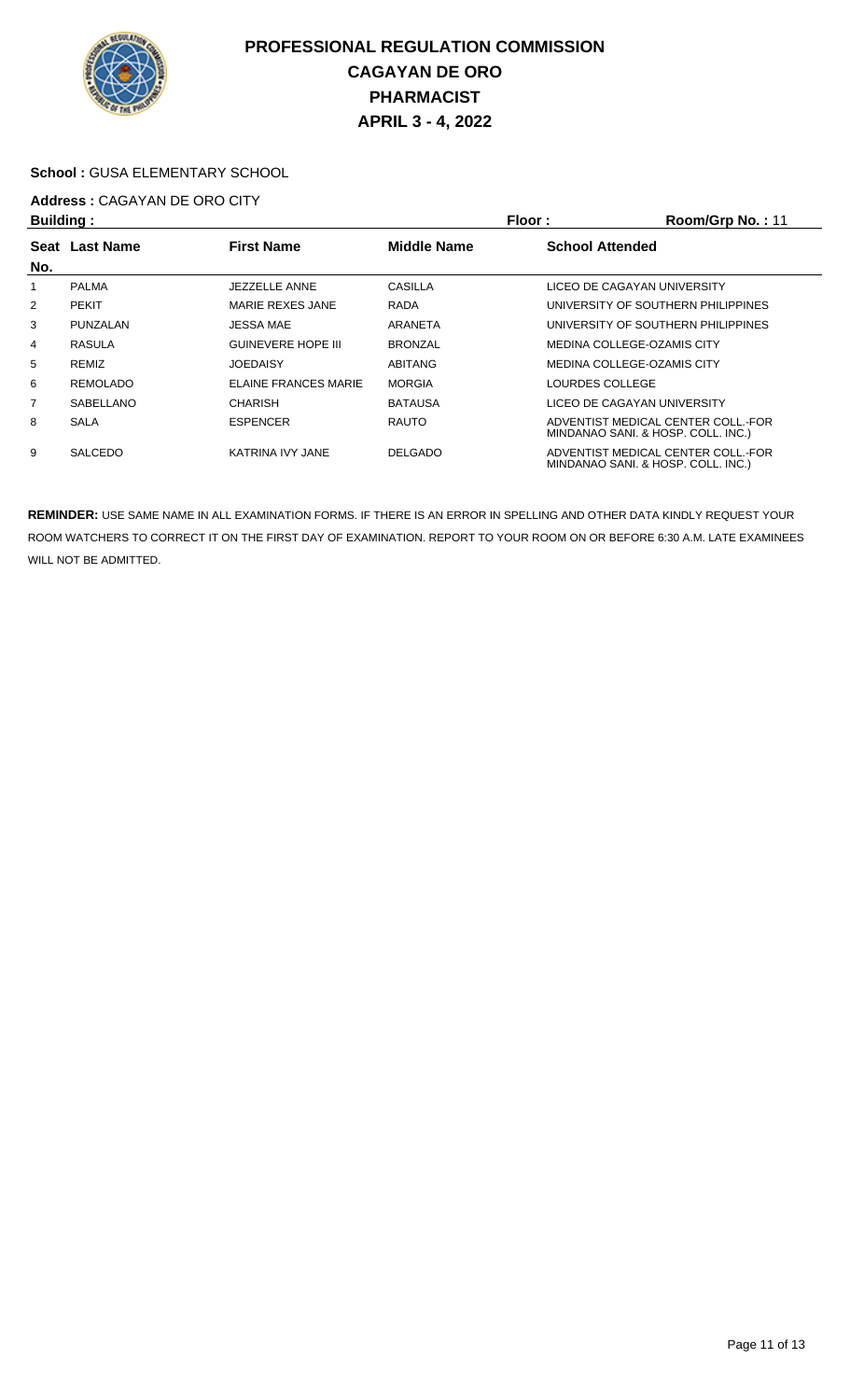

#### **School :** GUSA ELEMENTARY SCHOOL

# **Address :** CAGAYAN DE ORO CITY

| Building:   |                  |                        |                    | Floor:<br>Room/Grp No.: 12 |                                                                          |  |
|-------------|------------------|------------------------|--------------------|----------------------------|--------------------------------------------------------------------------|--|
| <b>Seat</b> | <b>Last Name</b> | <b>First Name</b>      | <b>Middle Name</b> | <b>School Attended</b>     |                                                                          |  |
| No.         |                  |                        |                    |                            |                                                                          |  |
|             | <b>SAMUYA</b>    | <b>PINKY JANE</b>      | <b>FAELDONIA</b>   |                            | LICEO DE CAGAYAN UNIVERSITY                                              |  |
| 2           | SANGCOPAN        | <b>ALMIENAH</b>        | <b>IBRAHIM</b>     |                            | ADVENTIST MEDICAL CENTER COLL.-FOR<br>MINDANAO SANI. & HOSP. COLL. INC.) |  |
| 3           | <b>SARIP</b>     | <b>JAMILLAH LOVELY</b> | <b>RADIA</b>       |                            | <b>CEBU DOCTORS UNIVERSITY</b>                                           |  |
| 4           | <b>SIETE</b>     | <b>KATHY JANE</b>      | <b>MARMOHADA</b>   |                            | UNIVERSITY OF SOUTHERN PHILIPPINES                                       |  |
| 5           | <b>SOLER</b>     | <b>APRIL ELLEN</b>     | <b>GENITA</b>      |                            | MINDANAO MEDICAL FOUNDATION COLLEGE                                      |  |
| 6           | <b>SUERO</b>     | JHONA MAY              | <b>SANTIAGO</b>    |                            | LICEO DE CAGAYAN UNIVERSITY                                              |  |
| 7           | <b>SULOG</b>     | <b>NORHAFISAH</b>      | <b>ESCANDALLO</b>  |                            | ADVENTIST MEDICAL CENTER COLL.-FOR<br>MINDANAO SANI. & HOSP. COLL. INC.) |  |
| 8           | SY               | <b>OLIVER</b>          | CASTIL             |                            | UNIVERSITY OF THE VISAYAS-CEBU CITY                                      |  |
| 9           | <b>TALISIC</b>   | AQUILA LOU             | PAYANGGA           |                            | <b>MEDINA COLLEGE-OZAMIS CITY</b>                                        |  |